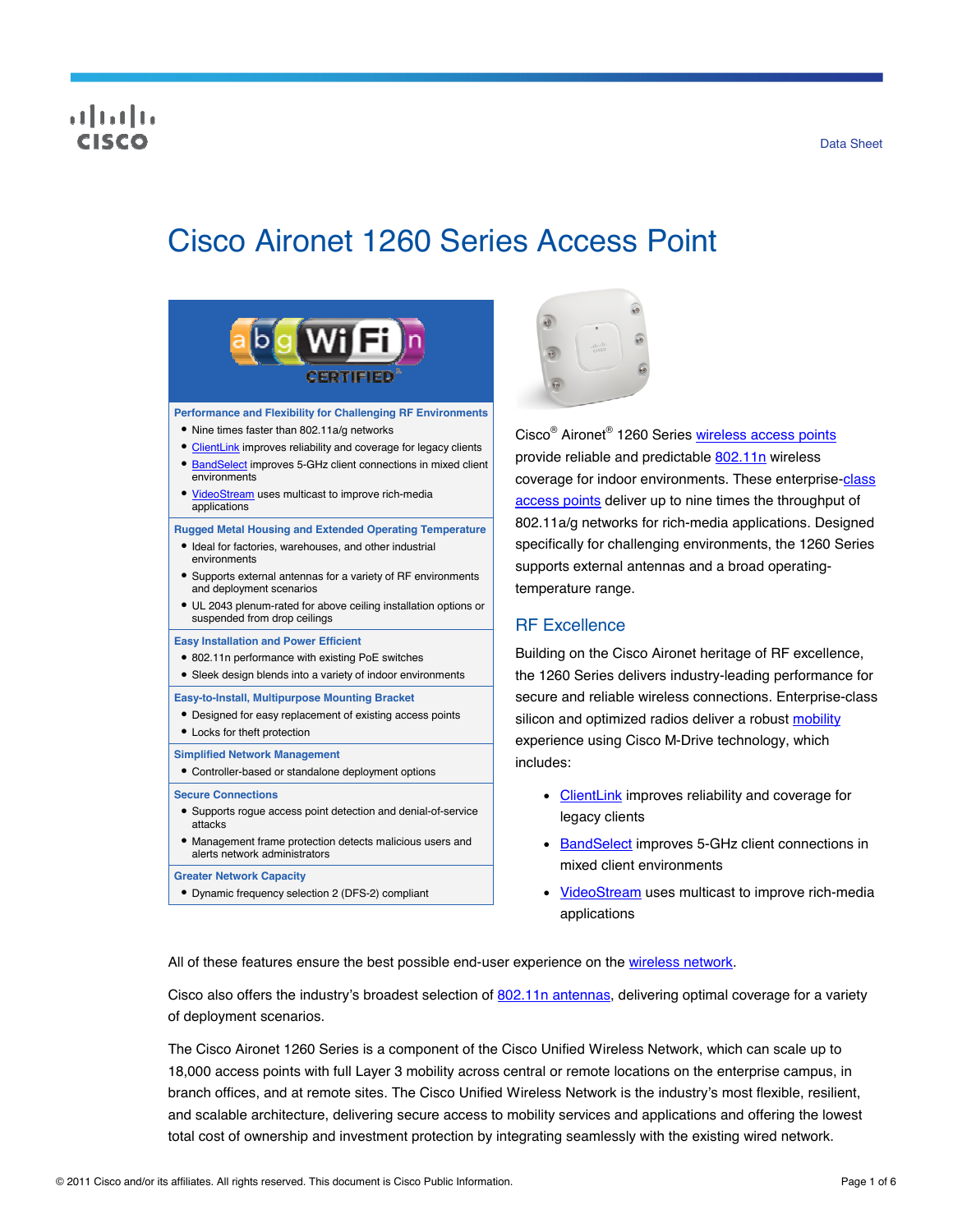# Product Specifications

Table 1 lists the product specifications for Cisco Aironet 1260 Series Access Points.

**Table 1.** Product Specifications for Cisco Aironet 1260 Series Access Points

| Item                                                                          | <b>Specification</b>                                                                                                                                                                                                                                   |                                                          |      |                    |                    |  |
|-------------------------------------------------------------------------------|--------------------------------------------------------------------------------------------------------------------------------------------------------------------------------------------------------------------------------------------------------|----------------------------------------------------------|------|--------------------|--------------------|--|
| <b>Part Numbers</b>                                                           | <b>Cisco Aironet 1260 Series Access Point</b>                                                                                                                                                                                                          |                                                          |      |                    |                    |  |
|                                                                               | Controller-based access point                                                                                                                                                                                                                          |                                                          |      |                    |                    |  |
|                                                                               |                                                                                                                                                                                                                                                        | Indoor, challenging environments, with external antennas |      |                    |                    |  |
|                                                                               | • AIR-LAP1262N-x-K9 - Dual-band Controller-based 802.11 a/g/n<br>• AIR-LAP1261N-x-K9 - Single-band Controller-based 802.11 g/n                                                                                                                         |                                                          |      |                    |                    |  |
|                                                                               |                                                                                                                                                                                                                                                        |                                                          |      |                    |                    |  |
|                                                                               | • AIR-AP1262N-x-K9 - Dual-band Standalone 802.11 a/g/n                                                                                                                                                                                                 |                                                          |      |                    |                    |  |
|                                                                               | • AIR-AP1261N-x-K9 - Single-band Standalone 802.11 g/n                                                                                                                                                                                                 |                                                          |      |                    |                    |  |
|                                                                               | • AIR-LAP1262N-xK910 - Eco-pack (dual-band 802.11a/g/n) 10 quantity Controller-based access points                                                                                                                                                     |                                                          |      |                    |                    |  |
|                                                                               | • AIR-AP1262N-xK9-5 - Eco-pack (dual-band 802.11a/g/n) 5 quantity Standalone access points<br><b>SMARTnet Services</b>                                                                                                                                 |                                                          |      |                    |                    |  |
|                                                                               | • CON-SNT-LAP1262x - SMARTnet 8x5xNBD 1260 Series access point (dual-band 802.11 a/g/n)                                                                                                                                                                |                                                          |      |                    |                    |  |
|                                                                               | • CON-SNT-LAP1261x - SMARTnet 8x5xNBD 1260 Series access point (single-band 802.11 g/n)                                                                                                                                                                |                                                          |      |                    |                    |  |
|                                                                               | • CON-SNT-LAP1262x - SMARTnet 8x5xNBD 10 quantity eco-pack 1260 Series access point (dual-band<br>802.11a/g/n)                                                                                                                                         |                                                          |      |                    |                    |  |
|                                                                               | <b>Cisco Wireless LAN Services</b>                                                                                                                                                                                                                     |                                                          |      |                    |                    |  |
|                                                                               | • AS-WLAN-CNSLT - Cisco Wireless LAN Network Planning and Design Service                                                                                                                                                                               |                                                          |      |                    |                    |  |
|                                                                               | • AS-WLAN-CNSLT - Cisco Wireless LAN 802.11n Migration Service<br>• AS-WLAN-CNSLT - Cisco Wireless LAN Performance and Security Assessment Service                                                                                                     |                                                          |      |                    |                    |  |
|                                                                               |                                                                                                                                                                                                                                                        |                                                          |      |                    |                    |  |
|                                                                               |                                                                                                                                                                                                                                                        | Regulatory domains: $(x =$ regulatory domain)            |      |                    |                    |  |
|                                                                               | Customers are responsible for verifying approval for use in their individual countries. To verify approval and to identify<br>the regulatory domain that corresponds to a particular country, please visit: http://www.cisco.com/go/aironet/compliance |                                                          |      |                    |                    |  |
|                                                                               | Not all regulatory domains have been approved. As they are approved, the part numbers will be available on the Global<br>Price List.                                                                                                                   |                                                          |      |                    |                    |  |
| <b>Software</b>                                                               | • Cisco Unified Wireless Network Software Release 7.0 or later<br>• Cisco IOS <sup>®</sup> Software Release 12.4(25d)JA                                                                                                                                |                                                          |      |                    |                    |  |
| 802.11n Version 2.0                                                           | • 2x3 multiple-input multiple-output (MIMO) with two spatial streams                                                                                                                                                                                   |                                                          |      |                    |                    |  |
| (and Related)<br>Capabilities                                                 | • Maximal ratio combining (MRC)                                                                                                                                                                                                                        |                                                          |      |                    |                    |  |
|                                                                               | • Legacy beamforming                                                                                                                                                                                                                                   |                                                          |      |                    |                    |  |
|                                                                               | • 20- and 40-MHz channels                                                                                                                                                                                                                              |                                                          |      |                    |                    |  |
|                                                                               | • PHY data rates up to 300 Mbps                                                                                                                                                                                                                        |                                                          |      |                    |                    |  |
|                                                                               | • Packet aggregation: A-MPDU (Tx/Rx), A-MSDU (Tx/Rx)<br>• 802.11 dynamic frequency selection (DFS)                                                                                                                                                     |                                                          |      |                    |                    |  |
|                                                                               | • Cyclic shift diversity (CSD) support                                                                                                                                                                                                                 |                                                          |      |                    |                    |  |
| <b>Data Rates Supported</b><br>802.11a: 6, 9, 12, 18, 24, 36, 48, and 54 Mbps |                                                                                                                                                                                                                                                        |                                                          |      |                    |                    |  |
|                                                                               | 802.11g: 1, 2, 5.5, 6, 9, 11, 12, 18, 24, 36, 48, and 54 Mbps                                                                                                                                                                                          |                                                          |      |                    |                    |  |
|                                                                               | 802.11n data rates (2.4 GHz and 5 GHz):                                                                                                                                                                                                                |                                                          |      |                    |                    |  |
|                                                                               | $MCS$ Index $^1$                                                                                                                                                                                                                                       | $GI^2 = 800$ ns                                          |      | $GI = 400$ ns      |                    |  |
|                                                                               |                                                                                                                                                                                                                                                        | 20-MHz Rate (Mbps) 40-MHz Rate (Mbps)                    |      | 20-MHz Rate (Mbps) | 40-MHz Rate (Mbps) |  |
|                                                                               | 0                                                                                                                                                                                                                                                      | 6.5                                                      | 13.5 | 7.2                | 15                 |  |
|                                                                               | $\mathbf{1}$                                                                                                                                                                                                                                           | 13                                                       | 27   | 14.4               | 30                 |  |
|                                                                               | 2                                                                                                                                                                                                                                                      | 19.5                                                     | 40.5 | 21.7               | 45                 |  |
|                                                                               | 3                                                                                                                                                                                                                                                      | 26                                                       | 54   | 28.9               | 60                 |  |
|                                                                               | 4                                                                                                                                                                                                                                                      | 39                                                       | 81   | 43.3               | 90                 |  |

1 MCS Index: The Modulation and Coding Scheme (MCS) index determines the number of spatial streams, the modulation, the

coding rate, and data rate values.<br><sup>2</sup> GI: A guard interval (GI) between symbols helps receivers overcome the effects of multipath delays.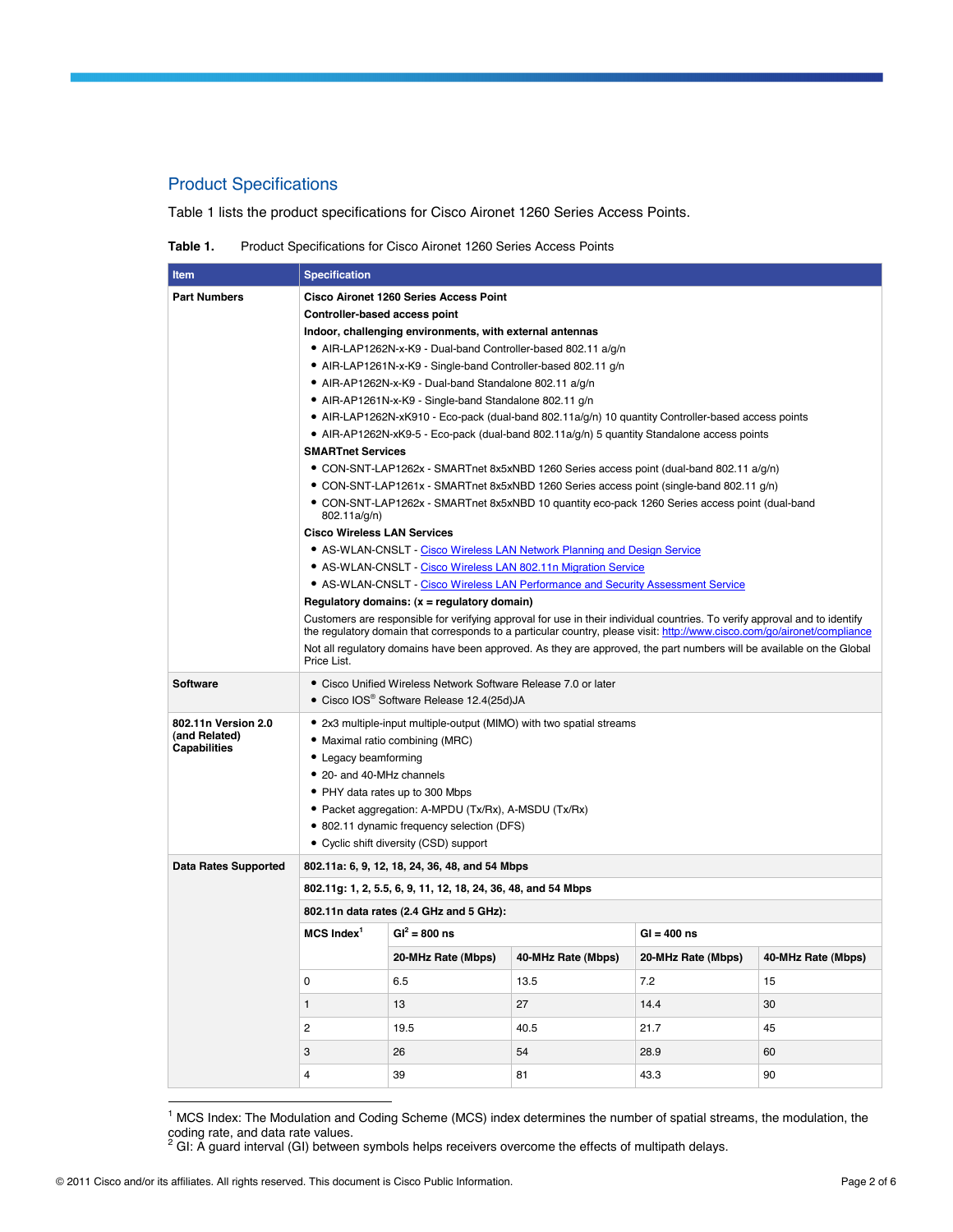| <b>Item</b>                                            | <b>Specification</b>                                                                                                                                                                                                                                                                                                                                                                                                                                                                                                                                                                                                                                                                                                                                                 |          |                                                                                                                                                                                                                                                                                                                                                                                                                                                                                                                                                                                                                                                                                                                                                                  |                                                                                                                                                                                                                                       |       |     |
|--------------------------------------------------------|----------------------------------------------------------------------------------------------------------------------------------------------------------------------------------------------------------------------------------------------------------------------------------------------------------------------------------------------------------------------------------------------------------------------------------------------------------------------------------------------------------------------------------------------------------------------------------------------------------------------------------------------------------------------------------------------------------------------------------------------------------------------|----------|------------------------------------------------------------------------------------------------------------------------------------------------------------------------------------------------------------------------------------------------------------------------------------------------------------------------------------------------------------------------------------------------------------------------------------------------------------------------------------------------------------------------------------------------------------------------------------------------------------------------------------------------------------------------------------------------------------------------------------------------------------------|---------------------------------------------------------------------------------------------------------------------------------------------------------------------------------------------------------------------------------------|-------|-----|
|                                                        | 5                                                                                                                                                                                                                                                                                                                                                                                                                                                                                                                                                                                                                                                                                                                                                                    | 52       | 108                                                                                                                                                                                                                                                                                                                                                                                                                                                                                                                                                                                                                                                                                                                                                              |                                                                                                                                                                                                                                       | 57.8  | 120 |
|                                                        | 6                                                                                                                                                                                                                                                                                                                                                                                                                                                                                                                                                                                                                                                                                                                                                                    | 58.5     | 121.5                                                                                                                                                                                                                                                                                                                                                                                                                                                                                                                                                                                                                                                                                                                                                            |                                                                                                                                                                                                                                       | 65    | 135 |
|                                                        | $\overline{7}$                                                                                                                                                                                                                                                                                                                                                                                                                                                                                                                                                                                                                                                                                                                                                       | 65       | 135                                                                                                                                                                                                                                                                                                                                                                                                                                                                                                                                                                                                                                                                                                                                                              |                                                                                                                                                                                                                                       | 72.2  | 150 |
|                                                        | 8                                                                                                                                                                                                                                                                                                                                                                                                                                                                                                                                                                                                                                                                                                                                                                    | 13       | 27                                                                                                                                                                                                                                                                                                                                                                                                                                                                                                                                                                                                                                                                                                                                                               |                                                                                                                                                                                                                                       | 14.4  | 30  |
|                                                        | 9                                                                                                                                                                                                                                                                                                                                                                                                                                                                                                                                                                                                                                                                                                                                                                    | 26<br>54 |                                                                                                                                                                                                                                                                                                                                                                                                                                                                                                                                                                                                                                                                                                                                                                  | 28.9                                                                                                                                                                                                                                  | 60    |     |
|                                                        | 10                                                                                                                                                                                                                                                                                                                                                                                                                                                                                                                                                                                                                                                                                                                                                                   | 39       | 81                                                                                                                                                                                                                                                                                                                                                                                                                                                                                                                                                                                                                                                                                                                                                               |                                                                                                                                                                                                                                       | 43.3  | 90  |
|                                                        | 11                                                                                                                                                                                                                                                                                                                                                                                                                                                                                                                                                                                                                                                                                                                                                                   | 52       | 108                                                                                                                                                                                                                                                                                                                                                                                                                                                                                                                                                                                                                                                                                                                                                              |                                                                                                                                                                                                                                       | 57.8  | 120 |
|                                                        | 12                                                                                                                                                                                                                                                                                                                                                                                                                                                                                                                                                                                                                                                                                                                                                                   | 78       | 162                                                                                                                                                                                                                                                                                                                                                                                                                                                                                                                                                                                                                                                                                                                                                              |                                                                                                                                                                                                                                       | 86.7  | 180 |
|                                                        | 13                                                                                                                                                                                                                                                                                                                                                                                                                                                                                                                                                                                                                                                                                                                                                                   | 104      | 216                                                                                                                                                                                                                                                                                                                                                                                                                                                                                                                                                                                                                                                                                                                                                              |                                                                                                                                                                                                                                       | 115.6 | 240 |
|                                                        | 14                                                                                                                                                                                                                                                                                                                                                                                                                                                                                                                                                                                                                                                                                                                                                                   | 117      | 243                                                                                                                                                                                                                                                                                                                                                                                                                                                                                                                                                                                                                                                                                                                                                              |                                                                                                                                                                                                                                       | 130   | 270 |
|                                                        | 15                                                                                                                                                                                                                                                                                                                                                                                                                                                                                                                                                                                                                                                                                                                                                                   | 130      | 270                                                                                                                                                                                                                                                                                                                                                                                                                                                                                                                                                                                                                                                                                                                                                              |                                                                                                                                                                                                                                       | 144.4 | 300 |
| <b>Frequency Band and</b>                              |                                                                                                                                                                                                                                                                                                                                                                                                                                                                                                                                                                                                                                                                                                                                                                      |          |                                                                                                                                                                                                                                                                                                                                                                                                                                                                                                                                                                                                                                                                                                                                                                  |                                                                                                                                                                                                                                       |       |     |
| 20-MHz Operating<br><b>Channels</b>                    | A (A Regulatory Domain):<br>• 2.412 to 2.462 GHz: 11 channels<br>• 5.180 to 5.320 GHz; 8 channels<br>• 5.500 to 5.700 GHz, 8 channels<br>(excludes 5.600 to 5.640 GHz)<br>• 5.745 to 5.825 GHz; 5 channels<br>C (C Regulatory Domain):<br>• 2.412 to 2.472 GHz; 13 channels<br>• 5.745 to 5.825 GHz; 5 channels<br>E (E Reg Domain):<br>• 2.412 to 2.472 GHz; 13 channels<br>• 5.180 to 5.320 GHz; 8 channels<br>• 5.500 to 5.700 GHz, 8 channels<br>(excludes 5.600 to 5.640 GHz)<br>I (I Regulatory Domain):<br>• 2.412 to 2.472 GHz, 13 channels<br>• 5.180 to 5.320 GHz; 8 channels<br>K (K Regulatory Domain):<br>• 2.412 to 2.472 GHz; 13 channels<br>• 5.180 to 5.320 GHz; 8 channels<br>• 5.500 to 5.620 GHz, 7 channels<br>• 5.745 to 5.805 GHz, 4 channels |          | N (N Regulatory Domain):<br>• 2.412 to 2.462 GHz; 11 channels<br>• 5.180 to 5.320 GHz; 8 channels<br>• 5.745 to 5.825 GHz; 5 channels<br>Q (Q Regulatory Domain):<br>• 2.412 to 2.472 GHz; 13 channels<br>• 5.180 to 5.320 GHz; 8 channels<br>• 5.500 to 5.700 GHz; 11 channels<br>S (S Regulatory Domain):<br>• 2.412 to 2.472 GHz; 13 channels<br>• 5.180 to 5.320 GHz; 8 channels<br>• 5.745 to 5.825 GHz; 5 channels<br>T (T Regulatory Domain):<br>• 2.412 to 2.462 GHz; 11 channels<br>• 5.280 to 5.320 GHz; 3 channels<br>• 5.500 to 5.700 GHz, 11 channels<br>• 5.745 to 5.825 GHz; 5 channels<br>Note: Customers are responsible for verifying approval for use in their individual countries. To verify approval and to identify the regulatory domain |                                                                                                                                                                                                                                       |       |     |
| <b>Maximum Number of</b><br>Nonoverlapping<br>Channels | that corresponds to a particular country, please visit: http://www.cisco.com/go/aironet/compliance.<br>2.4 GHz<br>• 802.11b/q:<br>$\circ$ 20 MHz: 3<br>• 802.11n:<br>$\circ$ 20 MHz: 3                                                                                                                                                                                                                                                                                                                                                                                                                                                                                                                                                                               |          |                                                                                                                                                                                                                                                                                                                                                                                                                                                                                                                                                                                                                                                                                                                                                                  | 5 GHz<br>• 802.11a.<br>$\degree$ 20 MHz: 21<br>• 802.11n:<br>$\degree$ 20 MHz: 21<br>$\circ$ 40 MHz: 9<br>Note: This varies by regulatory domain. Refer to the product documentation for specific details for each regulatory domain. |       |     |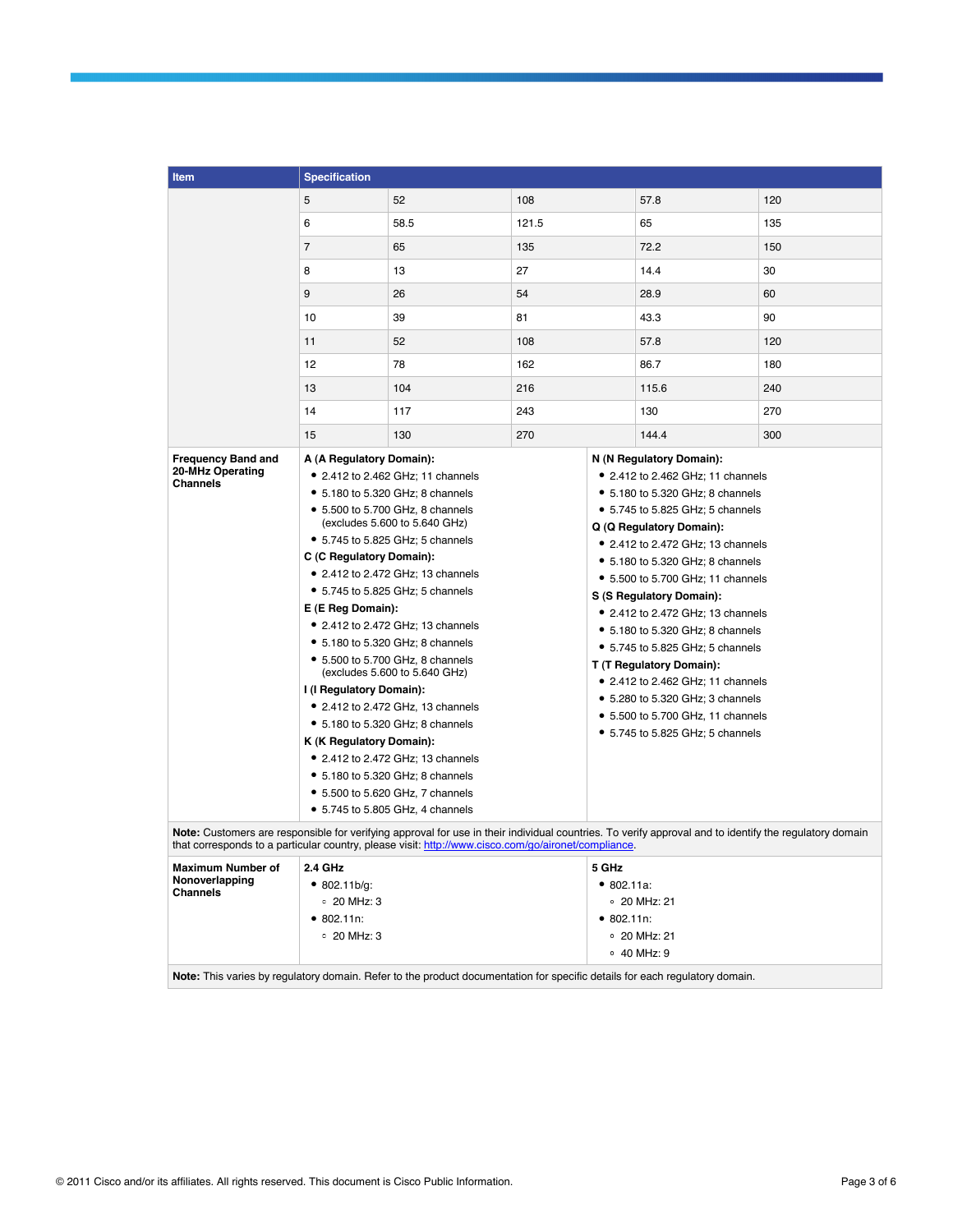| <b>Item</b>                                                                                                                                                       | <b>Specification</b>                                                      |                      |                                                                                                                                              |                 |  |  |
|-------------------------------------------------------------------------------------------------------------------------------------------------------------------|---------------------------------------------------------------------------|----------------------|----------------------------------------------------------------------------------------------------------------------------------------------|-----------------|--|--|
|                                                                                                                                                                   |                                                                           |                      |                                                                                                                                              |                 |  |  |
| <b>Receive Sensitivity</b>                                                                                                                                        | 802.11b (Complementary<br>Code Keying [CCK])                              | 802.11g (non HT20)   | 802.11a (non HT20)                                                                                                                           |                 |  |  |
|                                                                                                                                                                   | $-101$ dBm $@$ 1 Mb/s                                                     | $-92$ dBm $@$ 6 Mb/s | $-93$ dBm $@$ 6 Mb/s                                                                                                                         |                 |  |  |
|                                                                                                                                                                   | $-98$ dBm $@$ 2 Mb/s                                                      | $-92$ dBm $@9$ Mb/s  | -93 dBm @ 9 Mb/s                                                                                                                             |                 |  |  |
|                                                                                                                                                                   | -92 dBm @ 5.5 Mb/s                                                        | -92 dBm @ 12 Mb/s    | -92 dBm @ 12 Mb/s                                                                                                                            |                 |  |  |
|                                                                                                                                                                   | -89 dBm @ 11 Mb/s                                                         | -90 dBm @ 18 Mb/s    | -90 dBm @ 18 Mb/s                                                                                                                            |                 |  |  |
|                                                                                                                                                                   |                                                                           | -86 dBm @ 24 Mb/s    | -87 dBm @ 24 Mb/s                                                                                                                            |                 |  |  |
|                                                                                                                                                                   |                                                                           | -84 dBm @ 36 Mb/s    | -84 dBm @ 36 Mb/s                                                                                                                            |                 |  |  |
|                                                                                                                                                                   |                                                                           | -79 dBm @ 48 Mb/s    | -79 dBm @ 48 Mb/s                                                                                                                            |                 |  |  |
|                                                                                                                                                                   |                                                                           | -78 dBm @ 54 Mb/s    | -79 dBm @ 54 Mb/s                                                                                                                            |                 |  |  |
|                                                                                                                                                                   | $2.4-GHz$                                                                 |                      | 5-GHz                                                                                                                                        | 5-GHz           |  |  |
|                                                                                                                                                                   | 802.11n (HT20)                                                            |                      | 802.11n (HT20)                                                                                                                               | 802.11n (HT40)  |  |  |
|                                                                                                                                                                   | -92 dBm @ MCS0                                                            |                      | -93 dBm @ MCS0                                                                                                                               | -91 dBm @ MCS0  |  |  |
|                                                                                                                                                                   | -90 dBm @ MCS1                                                            |                      | -91 dBm @ MCS1                                                                                                                               | -89 dBm @ MCS1  |  |  |
|                                                                                                                                                                   | -88 dBm @ MCS2                                                            |                      | -89 dBm @ MCS2                                                                                                                               | -87 dBm @ MCS2  |  |  |
|                                                                                                                                                                   | -85 dBm @ MCS3                                                            |                      | -86 dBm @ MCS3                                                                                                                               | -83 dBm @ MCS3  |  |  |
|                                                                                                                                                                   | -82 dBm @ MCS4                                                            |                      | -83 dBm @ MCS4                                                                                                                               | -80 dBm @ MCS4  |  |  |
|                                                                                                                                                                   | -77 dBm @ MCS5                                                            |                      | -78 dBm @ MCS5                                                                                                                               | -75 dBm @ MCS5  |  |  |
|                                                                                                                                                                   | $-76$ dBm @ MCS6                                                          |                      | -77 dBm @ MCS6                                                                                                                               | -74 dBm @ MCS6  |  |  |
|                                                                                                                                                                   | -74 dBm @ MCS7                                                            |                      | -75 dBm @ MCS7                                                                                                                               | -72 dBm @ MCS7  |  |  |
|                                                                                                                                                                   | -92 dBm @ MCS8                                                            |                      | -87 dBm @ MCS8                                                                                                                               | -86 dBm @ MCS8  |  |  |
|                                                                                                                                                                   | -90 dBm @ MCS9                                                            |                      | -87 dBm @ MCS9                                                                                                                               | -85 dBm @ MCS9  |  |  |
|                                                                                                                                                                   | -87 dBm @ MCS10                                                           |                      | -85 dBm @ MCS10                                                                                                                              | -84 dBm @ MCS10 |  |  |
|                                                                                                                                                                   | -85 dBm @ MCS11                                                           |                      | -83 dBm @ MCS11                                                                                                                              | -80 dBm @ MCS11 |  |  |
|                                                                                                                                                                   | -82 dBm @ MCS12                                                           |                      | -79 dBm @ MCS12                                                                                                                              | -77 dBm @ MCS12 |  |  |
|                                                                                                                                                                   | -77 dBm @ MCS13                                                           |                      | -75 dBm @ MCS13                                                                                                                              | -72 dBm @ MCS13 |  |  |
|                                                                                                                                                                   | -75 dBm @ MCS14                                                           |                      | -73 dBm @ MCS14                                                                                                                              | -71 dBm @ MCS14 |  |  |
|                                                                                                                                                                   | -74 dBm @ MCS15                                                           |                      | -72 dBm @ MCS15                                                                                                                              | -70 dBm @ MCS15 |  |  |
| <b>Maximum Transmit</b>                                                                                                                                           | <b>2.4 GHz</b>                                                            |                      | 5 GHz                                                                                                                                        |                 |  |  |
| Power                                                                                                                                                             | •802.11b                                                                  |                      | •802.11a                                                                                                                                     |                 |  |  |
|                                                                                                                                                                   | ○ 23 dBm with 2 antennas                                                  |                      | • 20 dBm with 2 antennas                                                                                                                     |                 |  |  |
|                                                                                                                                                                   | •802.11q<br>○ 20 dBm with 2 antennas<br>• 802.11n (non-HT duplicate mode) |                      | • 802.11n non-HT duplicate mode                                                                                                              |                 |  |  |
|                                                                                                                                                                   |                                                                           |                      | • 20 dBm with 2 antennas                                                                                                                     |                 |  |  |
|                                                                                                                                                                   |                                                                           |                      | $\bullet$ 802.11n (HT20)                                                                                                                     |                 |  |  |
|                                                                                                                                                                   | ○ 20 dBm with 2 antennas                                                  |                      | ○ 20 dBm with 2 antennas                                                                                                                     |                 |  |  |
|                                                                                                                                                                   | ● 802.11n (HT20)                                                          |                      | $\bullet$ 802.11n (HT40)                                                                                                                     |                 |  |  |
|                                                                                                                                                                   | ○ 20 dBm with 2 antennas                                                  |                      | • 20 dBm with 2 antennas                                                                                                                     |                 |  |  |
| Note: The maximum power setting will vary by channel and according to individual country regulations. Refer to the product documentation for<br>specific details. |                                                                           |                      |                                                                                                                                              |                 |  |  |
| <b>Available Transmit</b>                                                                                                                                         | 2.4 GHz                                                                   |                      | 5 GHz                                                                                                                                        |                 |  |  |
| <b>Power Settings</b>                                                                                                                                             | 23 dBm (200 mW) CCK Only                                                  |                      | 20 dBm (100 mW)                                                                                                                              |                 |  |  |
|                                                                                                                                                                   |                                                                           |                      | 17 dBm (50 mW)                                                                                                                               |                 |  |  |
|                                                                                                                                                                   | 20 dBm (100 mW)                                                           |                      |                                                                                                                                              |                 |  |  |
|                                                                                                                                                                   | 17 dBm (50 mW)                                                            |                      | 14 dBm (25 mW)                                                                                                                               |                 |  |  |
|                                                                                                                                                                   | 14 dBm (25 mW)<br>11 dBm (12.5 mW)                                        |                      | 11 dBm (12.5 mW)<br>8 dBm (6.25 mW)                                                                                                          |                 |  |  |
|                                                                                                                                                                   |                                                                           |                      |                                                                                                                                              |                 |  |  |
|                                                                                                                                                                   |                                                                           | 8 dBm (6.25 mW)      |                                                                                                                                              | 5 dBm (3.13 mW) |  |  |
|                                                                                                                                                                   | 5 dBm (3.13 mW)                                                           |                      | 2 dBm (1.56 mW)                                                                                                                              |                 |  |  |
|                                                                                                                                                                   | 2 dBm (1.56 mW)                                                           |                      | $-1$ dBm (0.78 mW)                                                                                                                           |                 |  |  |
|                                                                                                                                                                   | $-1$ dBm (0.78 mW)                                                        |                      |                                                                                                                                              |                 |  |  |
|                                                                                                                                                                   |                                                                           |                      | Note: The maximum power setting will vary by channel and according to individual country regulations. Refer to the product documentation for |                 |  |  |

specific details.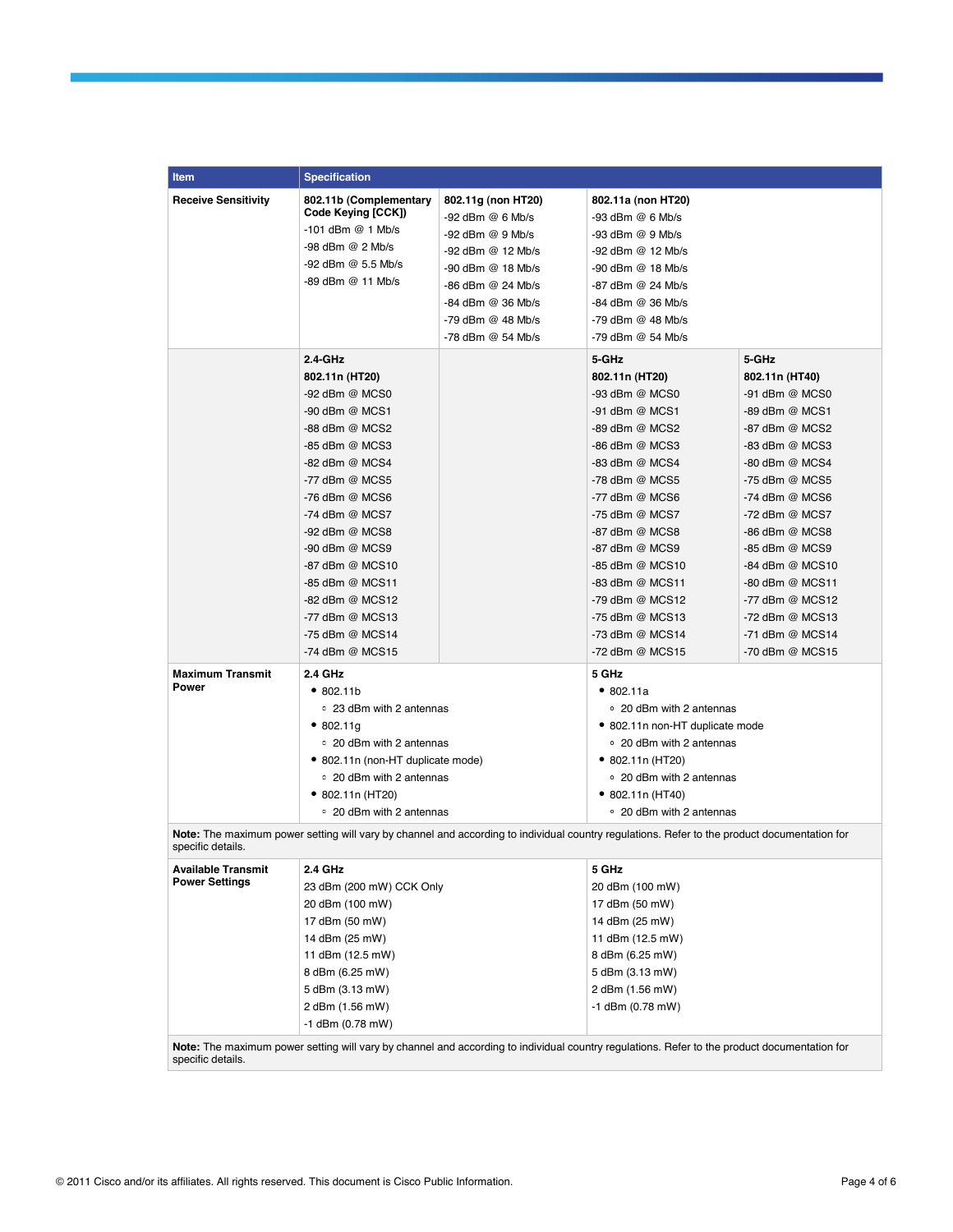| <b>Item</b>                                  | <b>Specification</b>                                                                                                                                                                                                                                                                                                                                                                                                                                                                                                                                                                                                                                                                                                                                                                                                                                                                                                                                                                                                                                                                                        |  |  |
|----------------------------------------------|-------------------------------------------------------------------------------------------------------------------------------------------------------------------------------------------------------------------------------------------------------------------------------------------------------------------------------------------------------------------------------------------------------------------------------------------------------------------------------------------------------------------------------------------------------------------------------------------------------------------------------------------------------------------------------------------------------------------------------------------------------------------------------------------------------------------------------------------------------------------------------------------------------------------------------------------------------------------------------------------------------------------------------------------------------------------------------------------------------------|--|--|
| <b>External Antenna (sold</b><br>separately) | Cisco offers the industry's broadest selection of 802.11n antennas delivering optimal coverage for a variety of<br>deployment scenarios.                                                                                                                                                                                                                                                                                                                                                                                                                                                                                                                                                                                                                                                                                                                                                                                                                                                                                                                                                                    |  |  |
| <b>Interfaces</b>                            | • 10/100/1000BASE-T autosensing (RJ-45)<br>• Management console port (RJ-45)                                                                                                                                                                                                                                                                                                                                                                                                                                                                                                                                                                                                                                                                                                                                                                                                                                                                                                                                                                                                                                |  |  |
| <b>Indicators</b>                            | • Status LED indicates boot loader status, association status, operating status, boot loader warnings, and boot loader<br>errors                                                                                                                                                                                                                                                                                                                                                                                                                                                                                                                                                                                                                                                                                                                                                                                                                                                                                                                                                                            |  |  |
| Dimensions (W x L x H)                       | • Access point (without mounting bracket): $8.7 \times 8.7 \times 1.84$ in. (22.1 $\times$ 22.1 $\times$ 4.7 cm)                                                                                                                                                                                                                                                                                                                                                                                                                                                                                                                                                                                                                                                                                                                                                                                                                                                                                                                                                                                            |  |  |
| Weight                                       | • 2.3 lbs $(1.04 \text{ kg})$                                                                                                                                                                                                                                                                                                                                                                                                                                                                                                                                                                                                                                                                                                                                                                                                                                                                                                                                                                                                                                                                               |  |  |
| <b>Environmental</b>                         | • Nonoperating (storage) temperature: -40 to 185°F (-40 to 85°C)<br>• Operating temperature: -4 to +131 $F$ (-20 to +55 $C$ )<br>• Operating humidity: 10 to 90 percent (noncondensing)                                                                                                                                                                                                                                                                                                                                                                                                                                                                                                                                                                                                                                                                                                                                                                                                                                                                                                                     |  |  |
| <b>System Memory</b>                         | $\bullet$ 128 MB DRAM<br>• 32 MB flash                                                                                                                                                                                                                                                                                                                                                                                                                                                                                                                                                                                                                                                                                                                                                                                                                                                                                                                                                                                                                                                                      |  |  |
| <b>Input Power</b><br><b>Requirements</b>    | • AP1260: 44 to 57 VDC<br>• Power Supply and Power Injector: 100 to 240 VAC; 50 to 60 Hz                                                                                                                                                                                                                                                                                                                                                                                                                                                                                                                                                                                                                                                                                                                                                                                                                                                                                                                                                                                                                    |  |  |
| <b>Powering Options</b>                      | • 802.3af Ethernet Switch<br>• Cisco AP1260 Power Injectors (AIR-PWRINJ4=)<br>• Cisco AP1260 Local Power Supply (AIR-PWR-B=)                                                                                                                                                                                                                                                                                                                                                                                                                                                                                                                                                                                                                                                                                                                                                                                                                                                                                                                                                                                |  |  |
| <b>Power Draw</b>                            | • AP1260: 12.95 W<br>Note: When deployed using Power over Ethernet (PoE), the power drawn from the power sourcing equipment will be<br>higher by some amount dependent on the length of the interconnecting cable. This additional power may be as high as<br>2.45W, bringing the total system power draw (access point + cabling) to 15.4W.                                                                                                                                                                                                                                                                                                                                                                                                                                                                                                                                                                                                                                                                                                                                                                |  |  |
| Warranty                                     | • Limited Lifetime Hardware Warranty                                                                                                                                                                                                                                                                                                                                                                                                                                                                                                                                                                                                                                                                                                                                                                                                                                                                                                                                                                                                                                                                        |  |  |
| <b>Compliance Standards</b>                  | • Safety:<br>$\circ$ UL 60950-1<br>○ CAN/CSA-C22.2 No. 60950-1<br>$\circ$ UL 2043<br>○ IEC 60950-1<br>○ EN 60950-1<br>• Radio approvals:<br>© FCC Part 15.247, 15.407<br>○ RSS-210 (Canada)<br>○ EN 300.328, EN 301.893 (Europe)<br>∘ ARIB-STD 33 (Japan)<br>○ ARIB-STD 66 (Japan)<br>∘ ARIB-STD T71 (Japan)<br>○ AS/NZS 4268.2003 (Australia and New Zealand)<br>○ EMI and susceptibility (Class B)<br>○ FCC Part 15.107 and 15.109<br>∘ ICES-003 (Canada)<br>∘ VCCI (Japan)<br>○ EN 301.489-1 and -17 (Europe)<br>○ EN 60601-1-2 EMC requirements for the Medical Directive 93/42/EEC<br>• IEEE Standard:<br>© IEEE 802.11a/b/g, IEEE 802.11n 2.0, IEEE 802.11h, IEEE 802.11d<br>• Security:<br>○ 802.11i, Wi-Fi Protected Access 2 (WPA2), WPA<br>0.802.1X<br>○ Advanced Encryption Standards (AES), Temporal Key Integrity Protocol (TKIP)<br>$\bullet$ EAP Type(s):<br>○ Extensible Authentication Protocol-Transport Layer Security (EAP-TLS)<br>○ EAP-Tunneled TLS (TTLS) or Microsoft Challenge Handshake Authentication Protocol Version 2 (MSCHAPv2)<br>○ Protected EAP (PEAP) v0 or EAP-MSCHAPv2 |  |  |